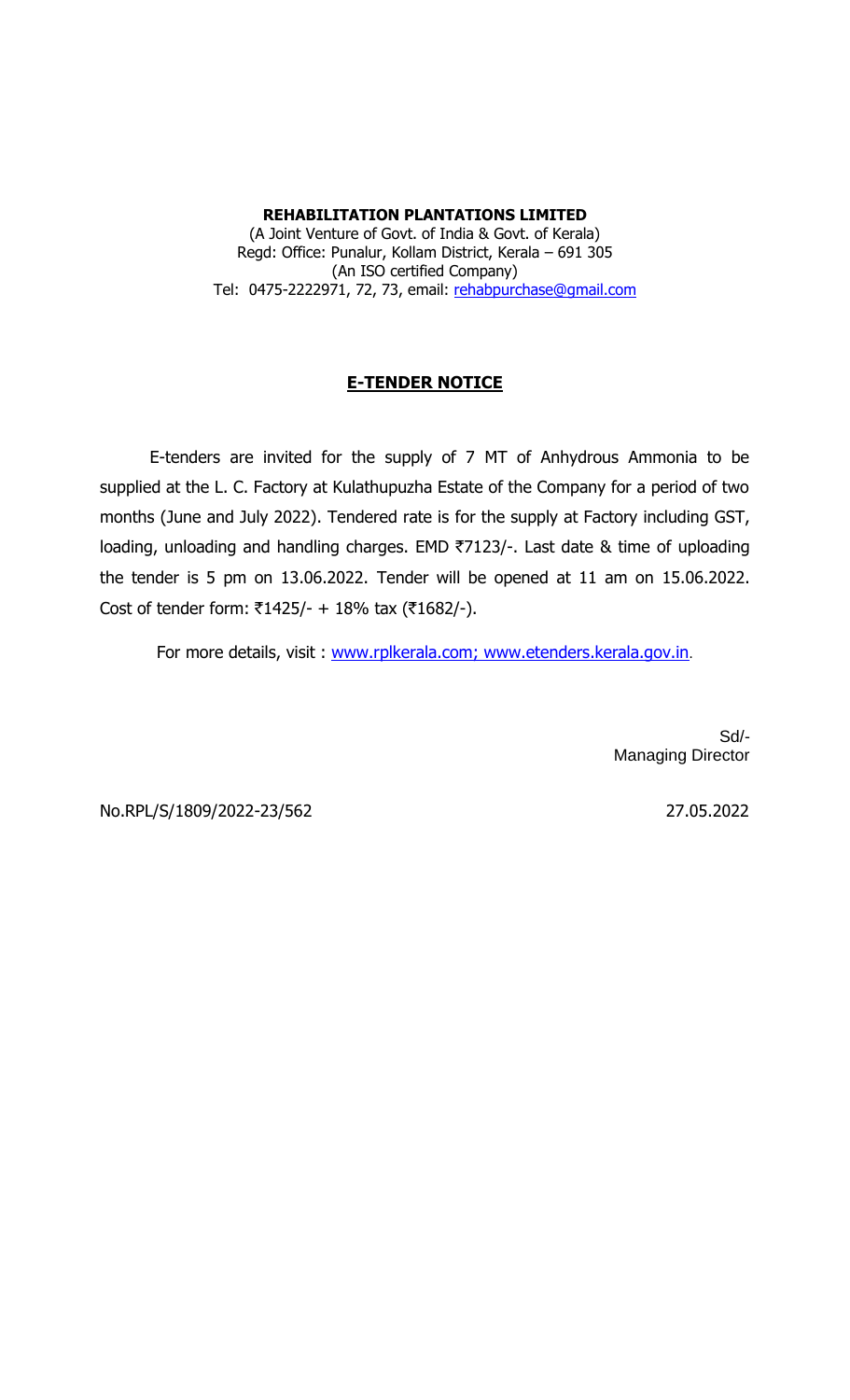## **REHABILITATION PLANTATIONS LIMITED**

(A Joint Venture of Govt. of India & Govt. of Kerala) Regd: Office: Punalur, Kollam District, Kerala – 691 305 (An ISO certified Company) Tel: 0475-2222971, 72, 73, email: [rehabpurchase@gmail.com](mailto:rehabpurchase@gmail.com)

## RPL/S/1809/2022-23/562 Dt: 27.05.2022

## TERMS AND CONDITIONS ATTACHED TO THE NOTIFICATION FOR PURCHASE OF **ANHYDROUS AMMONIA**

- 1. E-tenders are invited for the supply of 7 MT of Anhydrous Ammonia to be supplied at the L C Factory at Kulathupuzha Estate of the Company **for a period of two months June and July 2022.**
- 2. Last date and time for uploading the tender in the e-tender site is 5 pm on **13.06.2022.** The offer will be opened at 11 am on **15.06.2022**. Every intending bidder has to sign the conditions on each page in token of having accepted the same and upload the same.
- 3. Rate quoted should be inclusive of GST, transportation, loading & unloading charge etc. Rate breakup details and bidder details should be uploaded separately in the attached format. All the intending bidders will have to furnish tender form cost `**1682/-** and an Earnest Money Deposit of `**7123/-** through online facility. Exemptions, if any, will be allowed as per government order.
- 4. The rate quoted should be for delivery at LC Factory. Supply schedule is as per the requirement of the Manager, Factory Complex.
- 5. EMD in respect of tenderer whose offer has been accepted will be retained and adjusted as part of the security deposit for due performance of the contract. Contract should be concluded and binding on issue of purchase orders by the Company.
- 6. The earnest money deposit will be refunded automatically through electronic means within one week of finalization of the contract to all whose offers have not been accepted.
- 7. The Contract will be concluded on issue of Purchase order by the Company. The tenderer whose offer has been accepted will have to enter into a formal written agreement with the company for supply of Ammonia as per the terms and conditions fixed by the company within 7 days of issue of the purchase order, failing which the EMD is liable to be forfeited and the purchase will be effected at the risk and cost of the Bidder whose offer has been accepted. Addresses for communications with Pin code and telephone number should be given by the intending Bidders.
- 8. The supplier should guarantee that the minimum required ingredients are included in the bulk supply of each item. i.e., the material supplied should conform to the specification of the same.
- 9. The successful bidder should furnish security deposit @ 5% of the total purchase value for the due performance of the contract after having accepted the tender by the company and before executing agreement.
- 10. Billing should be done as per GST requirements by the supplier and sent along with the Consignment to the Factory Manager of the company. Payments will be made based on the acceptance report and stock certificate received from the Manager. All payments will be made by Account payee cheques/NEFT.
- 11. The rate quoted should be firm till the company accepts the same. No representation for enhancement of rates will be considered on any account.
- 12. The bidders are required to indicate their principal source of supply of Ammonia/Ammonia gas and attach copy in of the latest invoice /quote of principal supplier showing the basic price on the basis of which the quote is submitted.
- 13. The security deposit will be forfeited in case of any breach of contract, by the contractor. In case there is no liability, the security deposit will be released after the supply is completed and after getting the non-liability certificate from the respective Manager.
- 14. If the supplier defaults in the supply of all or any of the articles correctly and promptly as above, as per the specifications of the Company, the Company is at liberty to procure the same from elsewhere without cancelling the contract as a whole. If the company incurs in this procuring such materials at a higher cost than the agreed rate,